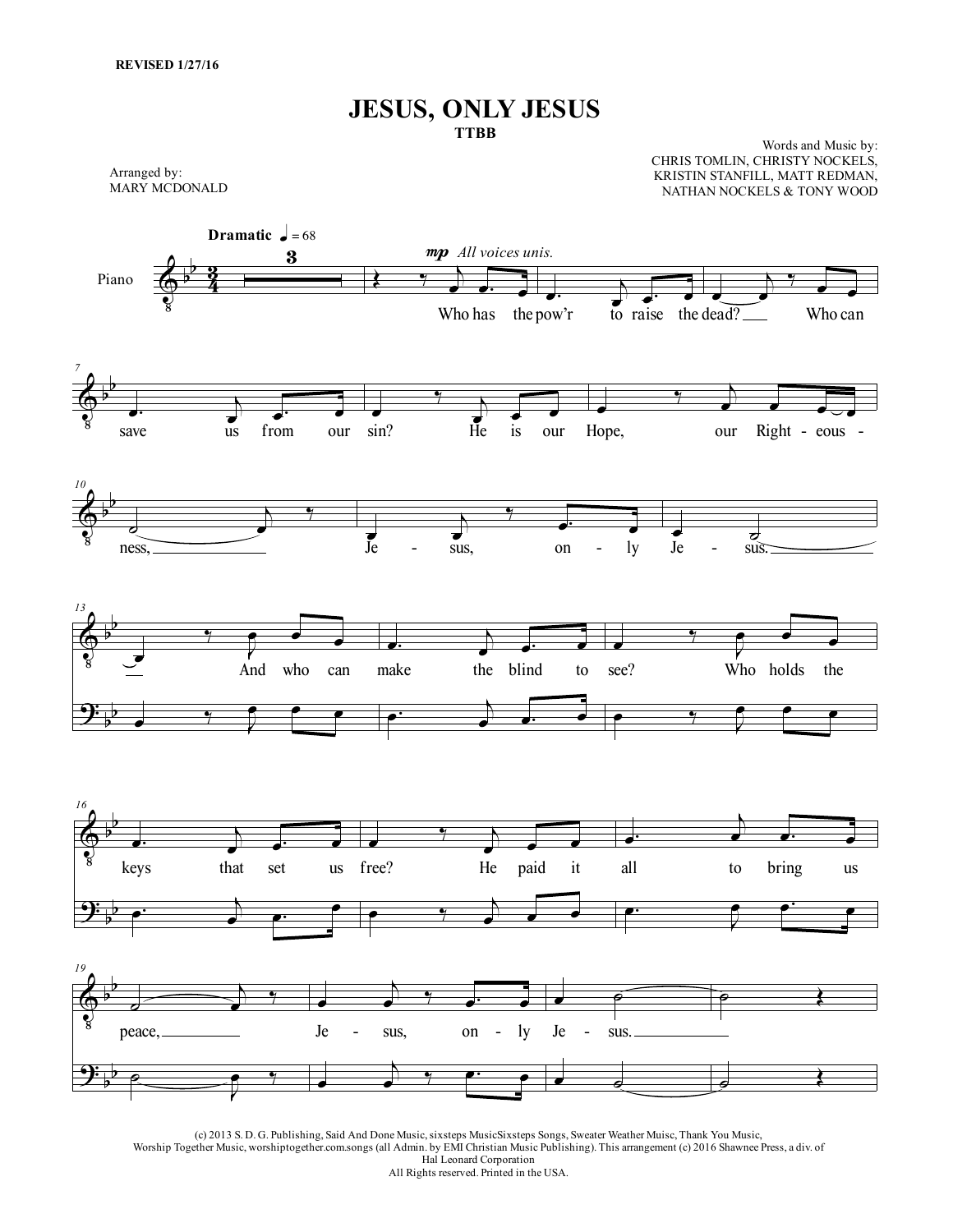

Ι

Ι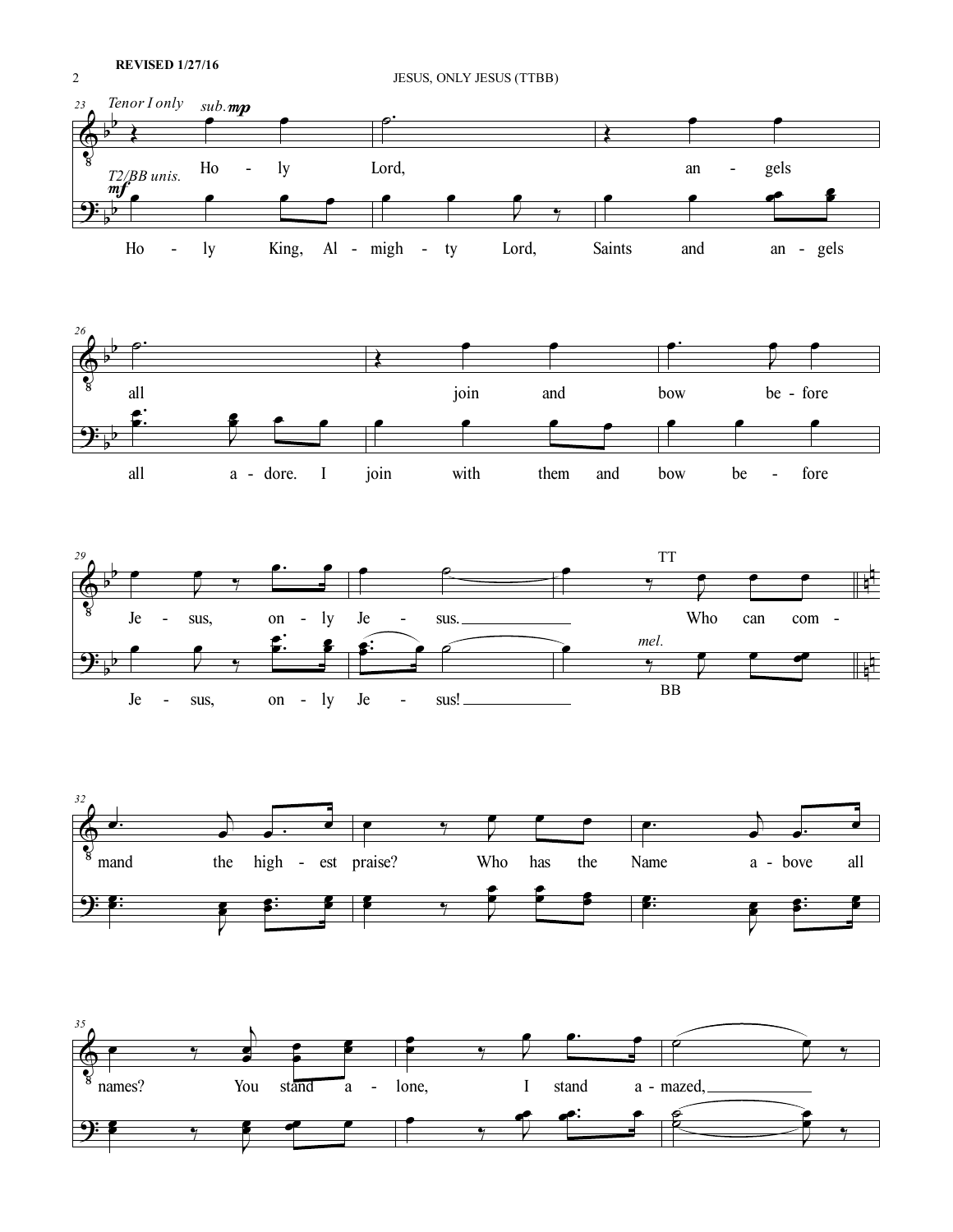







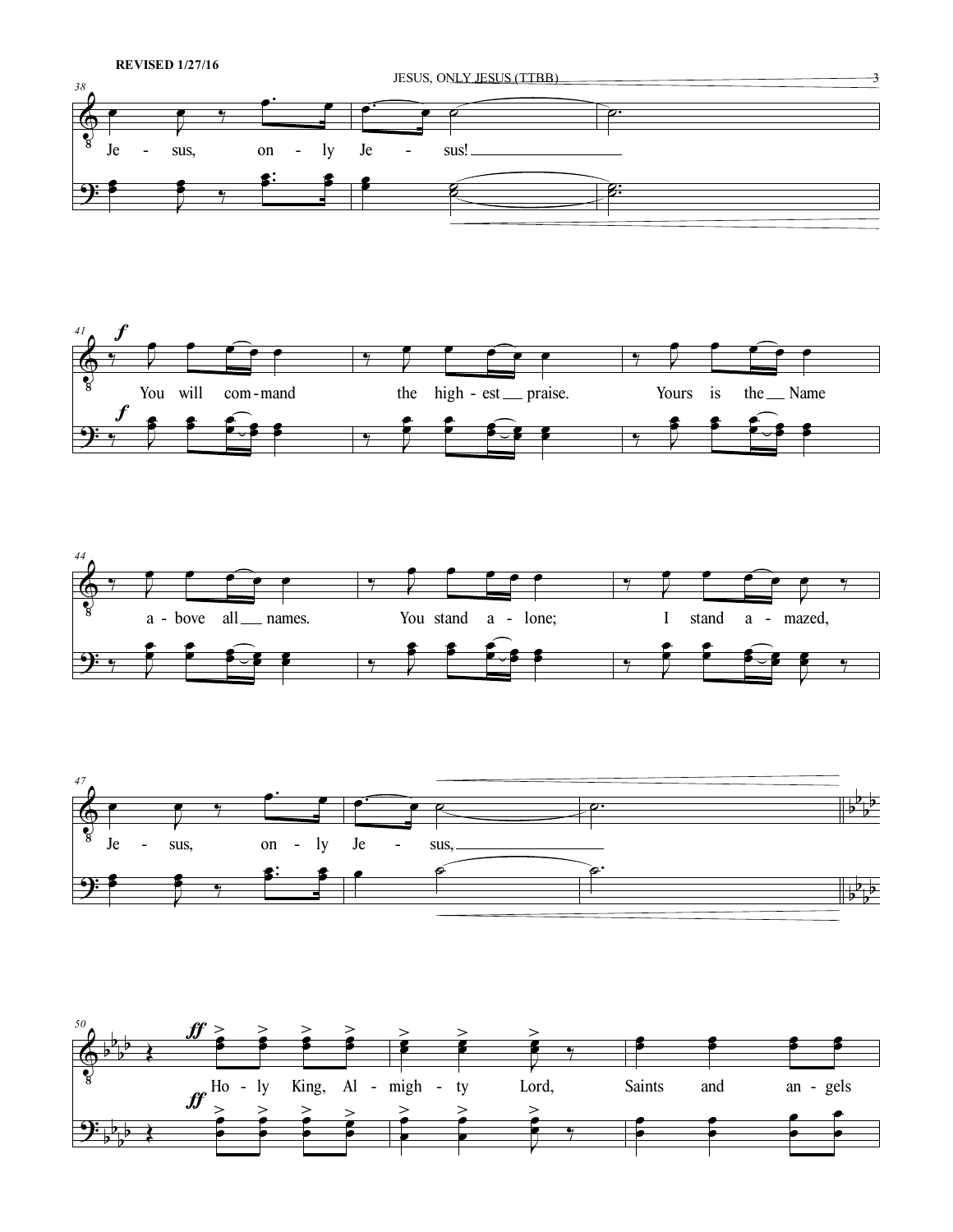







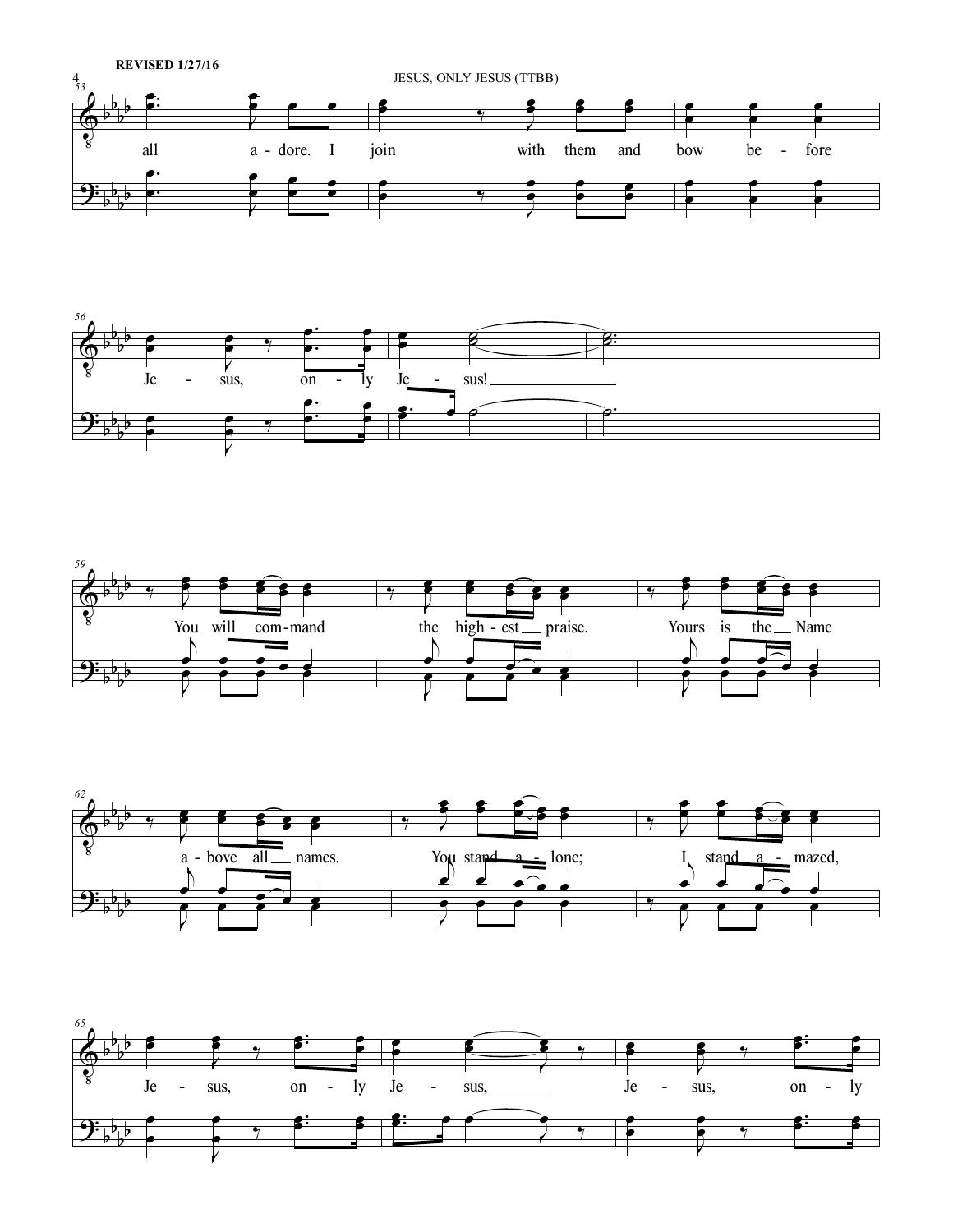## JESUS, ONLY JESUS (TTBB) 5